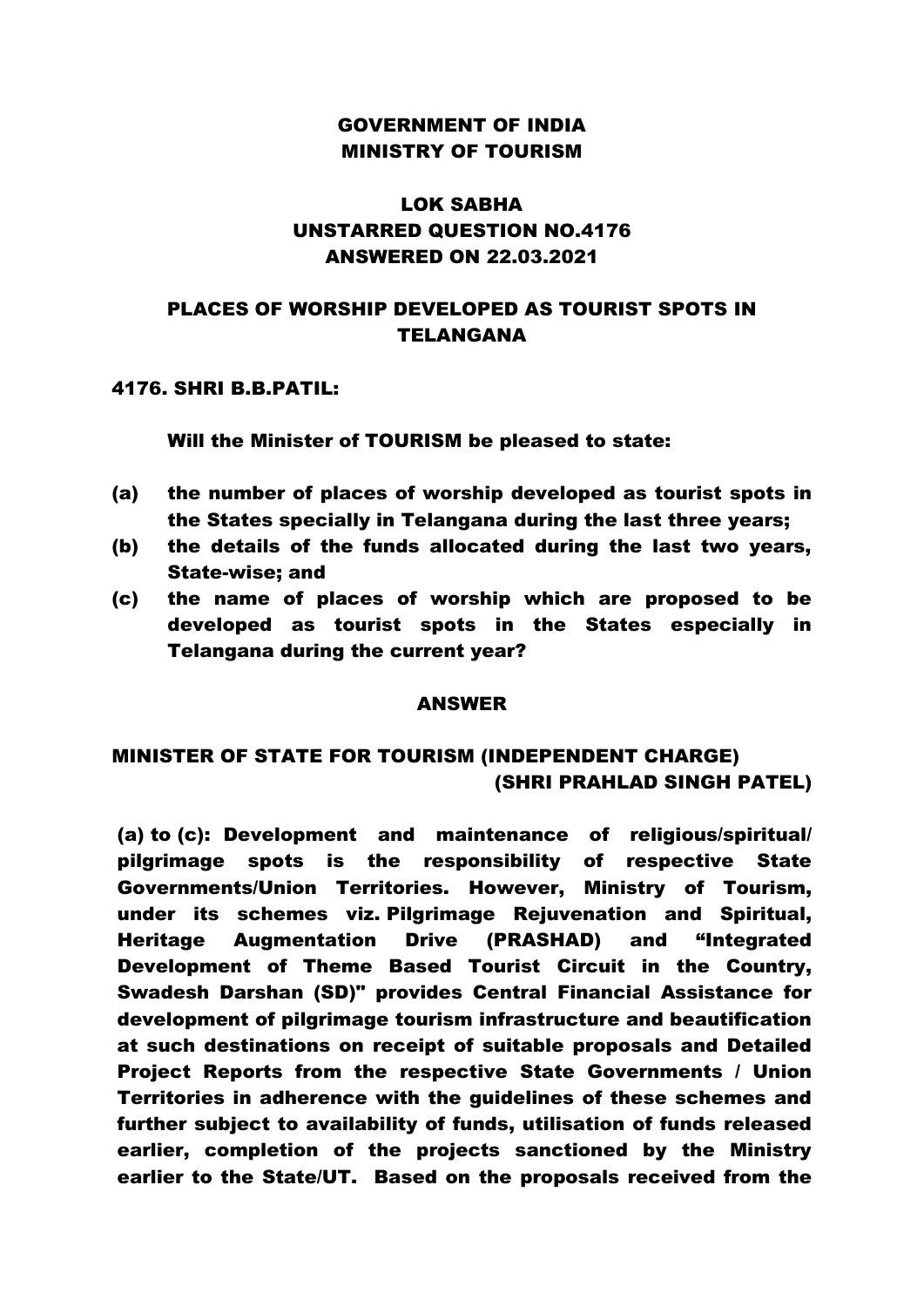respective State Governments/UT Administrations, details of the projects sanctioned and funds released for these projects under PRASHAD and Swadesh Darhan Schemes of the Ministry of Tourism during the last three years, including the State of Telangana, is annexed.

This is to state that identification of new destinations for development and approval of the projects under these schemes of the Ministry of Tourism is a continuous process subject to above said conditions.

\*\*\*\*\*\*\*\*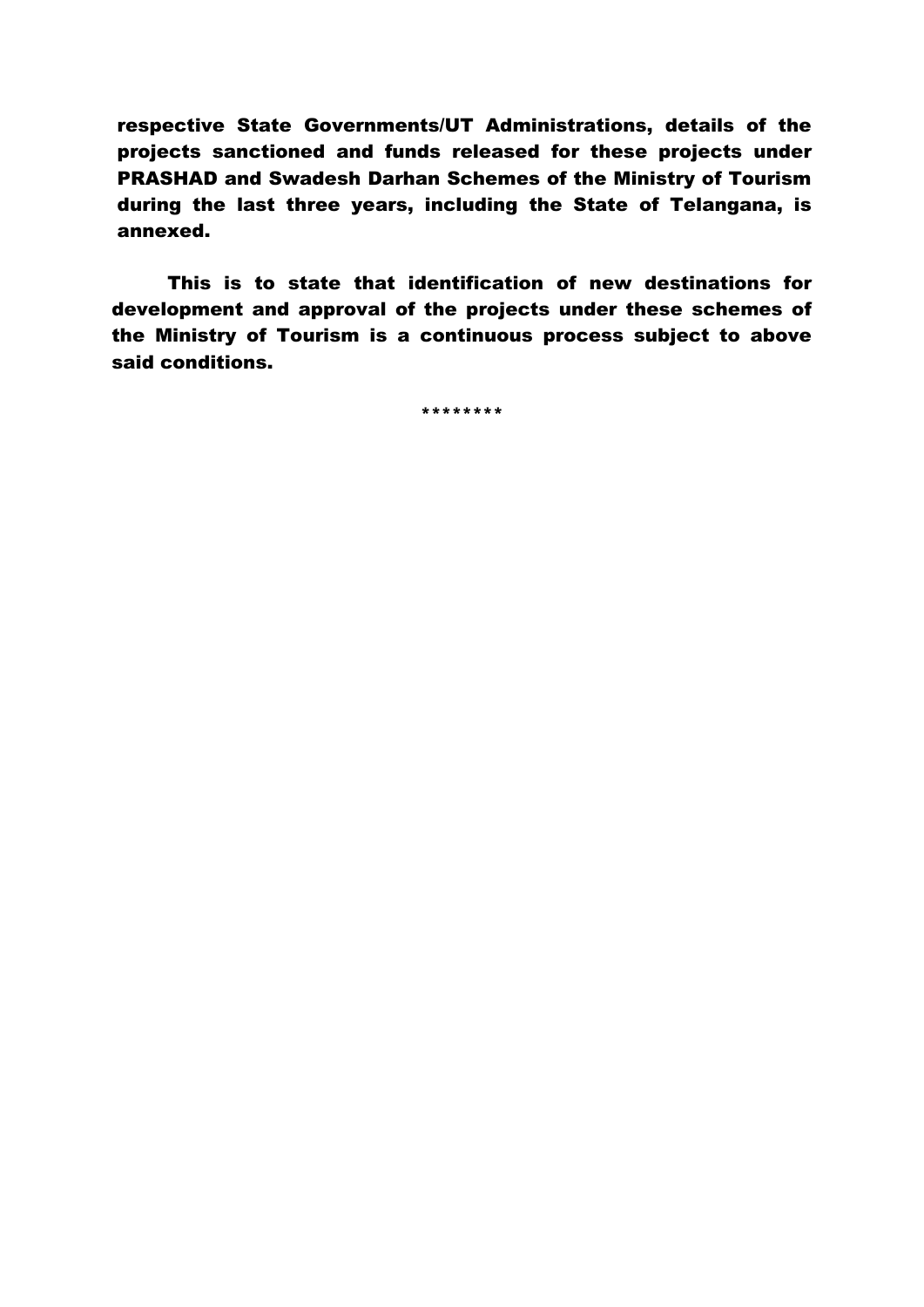# STATEMENT IN REPLY TO PARTS (a) TO (c) OF LOK SABHA UNSTARRED QUESTION NO.4176 ANSWERED ON 22.03.2021 REGARDING PLACES OF WORSHIP DEVELOPED AS TOURIST SPOTS IN TELANGANA

### A. DETAILS OF THE PROJECTS APPROVED UNDER PRASHAD SCHEME DURING THE LAST THREE YEARS AND THE CURRENT YEAR.

| SI.<br>No.              | <b>State</b>                    | <b>Name of the Project</b>                                                                                                          | <b>Project</b><br>Cost<br>(Crore INR) | <b>Amount</b><br><b>Released</b><br>(Crore INR) |
|-------------------------|---------------------------------|-------------------------------------------------------------------------------------------------------------------------------------|---------------------------------------|-------------------------------------------------|
|                         | <b>Year 2017-18</b>             |                                                                                                                                     |                                       |                                                 |
| 1                       | <b>MADHYA</b><br><b>PRADESH</b> | <b>Development</b><br>of<br><b>Omkareshwar</b>                                                                                      | 44.83                                 | 35.87                                           |
| $\mathbf{2}$            | <b>UTTAR</b><br><b>PRADESH</b>  | <b>Tourism</b><br><b>Cruise</b><br>in<br><b>River Ganga, Varanasi</b>                                                               | 10.72                                 | 8.57                                            |
| $\mathbf{3}$            | <b>MAHARASHTRA</b>              | <b>Development</b><br>of<br><b>Trimbakeshwar</b>                                                                                    | 37.81                                 | 8.49                                            |
| 4                       | UTTAR<br><b>PRADESH</b>         | <b>Development</b><br>of<br><b>Varanasi</b><br><b>Under</b><br><b>Prashad Scheme - II</b>                                           | 44.60                                 | 31.77                                           |
| 5                       | <b>ANDHRA</b><br><b>PRADESH</b> | <b>Development</b><br>of<br><b>Srisailam</b><br><b>Temple</b><br>in<br><b>Andhra Pradesh under</b><br><b>PRASHAD scheme</b>         | 47.45                                 | 37.96                                           |
|                         | <b>Year 2018-19</b>             |                                                                                                                                     |                                       |                                                 |
| 6                       | UTTARAKHAND                     | <b>Development</b><br>of<br><b>Infrastructure</b><br>for<br><b>Pilgrimage Facilitation</b><br>in Badrinath Ji Dham<br>(Uttarakhand) | 39.24                                 | 20.79                                           |
| $\overline{\mathbf{r}}$ | Gujarat                         | <b>Development</b><br><b>of</b><br><b>Promenade</b><br>at<br>Somnath,                                                               | 47.12                                 | 44.76                                           |
| 8                       | Uttar Pradesh                   | <b>Development</b><br>of<br>Govardhan, Mathura                                                                                      | 39.74                                 | 21.87                                           |
| $\boldsymbol{9}$        | <b>Jharkhand</b>                | <b>Development</b><br><b>of</b><br><b>Baidyanathji</b><br>Dham,<br><b>Deoghar</b>                                                   | 39.13                                 | 20.58                                           |
| 10                      | Nagaland                        | <b>Development</b><br>of<br><b>Pilgrimage Facilities in</b><br><b>Nagaland</b>                                                      | 25.26                                 | 13.49                                           |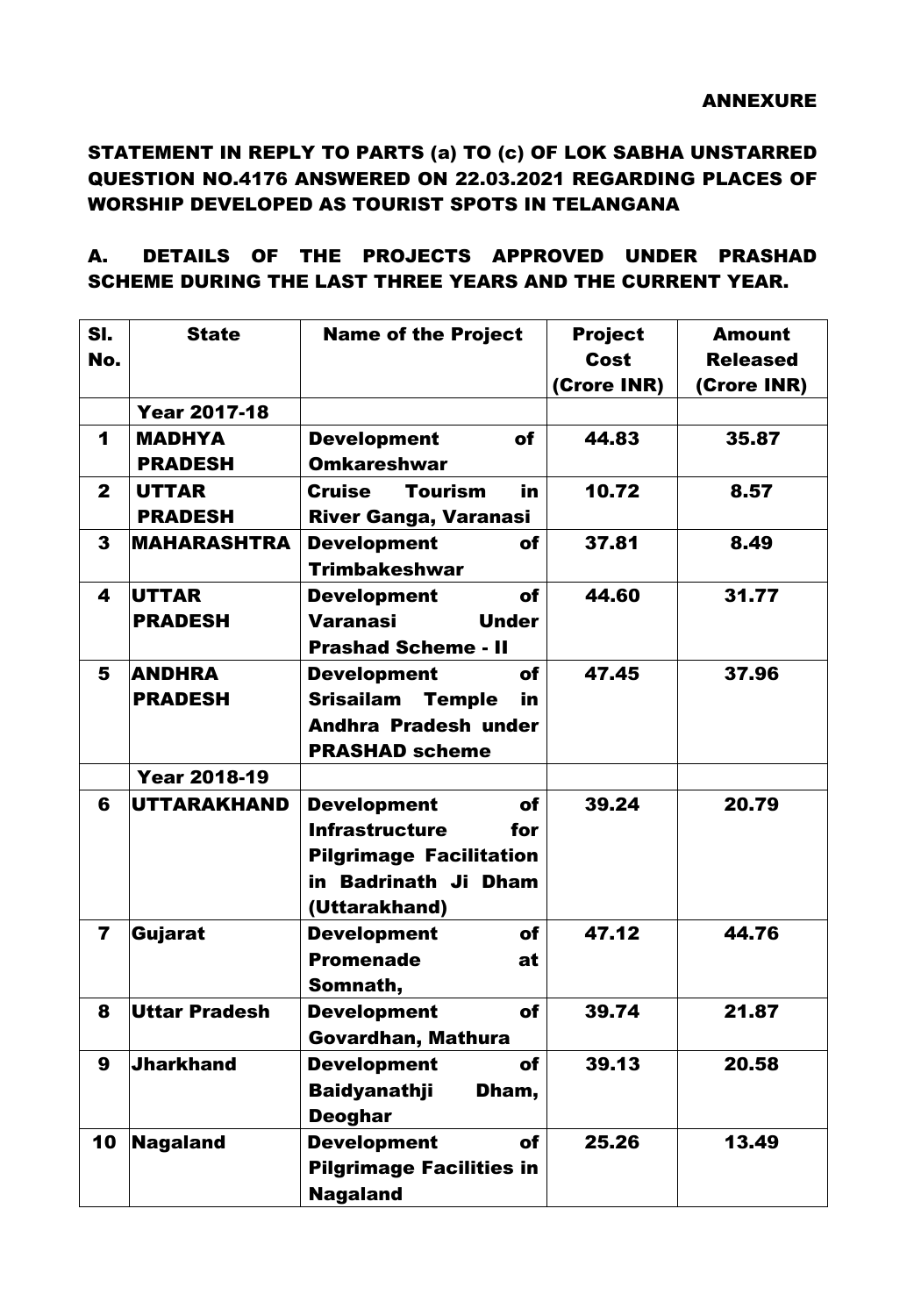|    | <b>Year 2019-20</b>                |                                                                                                                          |       |                                                                |
|----|------------------------------------|--------------------------------------------------------------------------------------------------------------------------|-------|----------------------------------------------------------------|
| 11 | <b>Haryana</b>                     | <b>Development</b><br>of<br><b>Nadasaheb Gurudwara</b><br>and Mata Mansha Devi<br>Temple in Panchkula<br><b>District</b> | 49.52 | 13.89                                                          |
|    | <b>Year 2020-21</b>                |                                                                                                                          |       |                                                                |
| 12 | <b>Meghalaya</b>                   | <b>Development</b><br>of<br><b>Pilgrimage Facilitation</b><br>in Meghalaya                                               | 29.32 | 6.53                                                           |
| 13 | <b>Chhattisgarh</b>                | Development of<br>Maa<br><b>Bamleshwari</b><br>Devi<br>Temple, Rajnandgaon,<br>Dongargarh,<br><b>Chhattisgarh</b>        | 43.33 | 7.48                                                           |
| 14 | <b>Arunachal</b><br><b>Pradesh</b> | <b>Development</b><br>of<br><b>Parasuram</b><br>Kund,<br>Lohit                                                           | 37.88 | <b>Administrative</b><br><b>Sanction only</b><br>on 05.01.2021 |
| 15 | <b>Madhya Pradesh</b>              | <b>Development</b><br><b>of</b><br>Amarkantak,<br><b>Madhya</b><br><b>Pradesh</b>                                        | 49.99 | <b>Administrative</b><br><b>Sanction only</b><br>on 08.01.2021 |
| 16 | <b>Sikkim</b>                      | <b>Development</b><br>of<br><b>Pilgrimage Facilitation</b><br>at Four Patron Saints,<br>Yuksom, Sikkim                   | 33.32 | <b>Administrative</b><br><b>Sanction only</b><br>on 11.01.21   |
| 17 | Telangana                          | <b>Development</b><br><b>of</b><br><b>Devi</b><br>Jogulamba<br>Temple,<br>Alampur,<br><b>Telangana</b>                   | 36.73 | <b>Administrative</b><br><b>Sanction only</b><br>on 11.01.21   |
| 18 | <b>Tripura</b>                     | <b>Development</b><br>of<br><b>Sundari</b><br><b>Tripura</b><br>Temple,<br>Udaipur,<br><b>Tripura</b>                    | 37.84 | <b>Administrative</b><br><b>Sanction only</b><br>on 08.01.21   |

B. DETAILS OF THE PROJECTS APPROVED UNDER SWADESH DARSHAN SCHEME ON SPIRITUAL/PILGRIMAGE/RELIGIOUS THEMES DURING THE LAST THREE YEARS AND THE CURRENT YEAR.

| S.<br>No. | <b>Name of</b><br><b>State</b>  | <b>Name of</b><br><b>Circuit &amp;</b><br>Year   | <b>Project Name</b>                                                                                   | <b>Sanctioned</b><br>Cost<br><b>Crore INR</b> | Amt.<br><b>Released</b><br><b>Crore INR</b> |
|-----------|---------------------------------|--------------------------------------------------|-------------------------------------------------------------------------------------------------------|-----------------------------------------------|---------------------------------------------|
| 1         | <b>Andhra</b><br><b>Pradesh</b> | <b>Buddhist</b><br><b>Circuit</b><br>$(2017-18)$ | <b>Development</b><br>of<br><b>Buddhist</b><br><b>Circuit:</b><br><b>Shalihundam-</b><br>Thotlakonda- | 52.34                                         | 26.17                                       |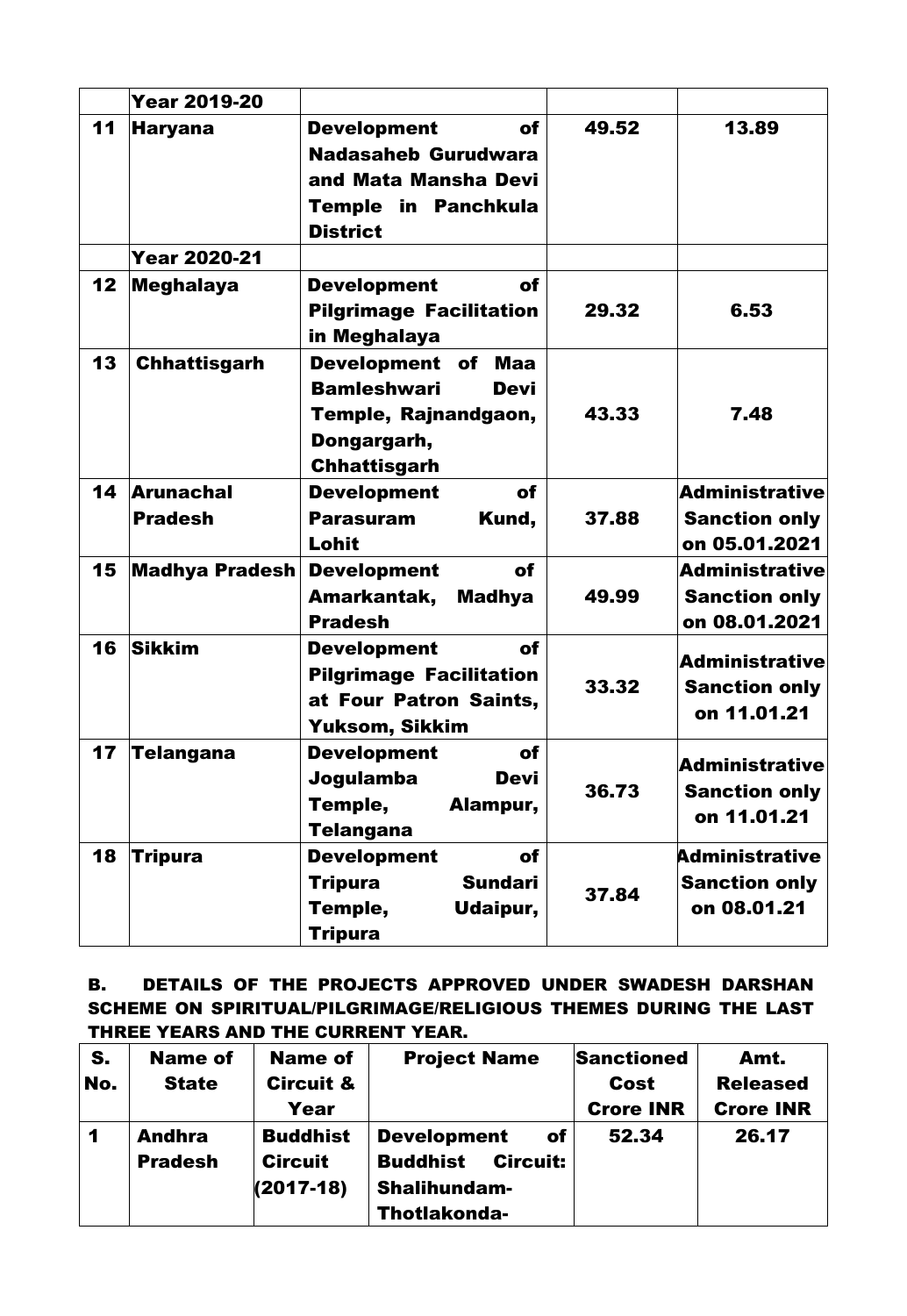|                         |                                |                                                   | <b>Bavikonda-</b><br>Bojjanakonda-<br>Amravati-<br>Anupu<br>in Andhra Pradesh<br>under the theme<br>of Buddhist Circuit<br><b>Swadesh</b><br>of<br><b>Darshan Scheme</b>                                                           |        |        |
|-------------------------|--------------------------------|---------------------------------------------------|------------------------------------------------------------------------------------------------------------------------------------------------------------------------------------------------------------------------------------|--------|--------|
| $\mathbf{2}$            | <b>Bihar</b>                   | <b>Spiritual</b><br><b>Circuit</b><br>$(2017-18)$ | <b>Development</b><br>of<br><b>Mandar Hill &amp; Ang</b><br>Pradesh.                                                                                                                                                               | 47.52  | 38.02  |
| 3.                      | Gujarat                        | <b>Buddhist</b><br>circuit<br>$(2017-18)$         | of<br><b>Development</b><br>Junagadh-<br>Gir<br>Somnath-<br><b>Bharuch-Kutch-</b><br><b>Bhavnagar-</b><br>Rajkot- Mehsana                                                                                                          | 28.67  | 19.21  |
| 4                       | Kerala                         | <b>Spiritual</b><br><b>Circuit</b><br>$(2018-19)$ | <b>Development</b><br><b>Sivagiri</b><br><b>Sree</b><br><b>Narayana</b><br>Guru<br>Ashram-<br>Arruvipuram-<br><b>Kunnumpara Sree</b><br>Subrahmania-<br><b>Chembazhanthi</b><br><b>Sree</b><br><b>Narayana</b><br><b>Gurukulam</b> | 69.47  | 1.61   |
| 5                       | <b>Maharashtra</b>             | <b>Spiritual</b><br><b>Circuit</b><br>$(2018-19)$ | of<br><b>Development</b><br><b>Waki-</b><br>Adasa-<br><b>Dhapewada-</b><br><b>Paradsingha-</b><br>Chota Taj<br>Bagh-<br><b>Telankhandi- Girad</b>                                                                                  | 54.01  | 16.67  |
| 6.                      | <b>Puducherry</b>              | <b>Spiritual</b><br><b>Circuit</b><br>$(2017-18)$ | <b>Development</b><br>of<br>Karaikal,<br>Yanam<br>and Puducherry                                                                                                                                                                   | 40.68  | 30.94  |
| $\overline{\mathbf{7}}$ | <b>Uttar</b><br><b>Pradesh</b> | <b>Ramayana</b><br><b>Circuit</b><br>$(2017-18)$  | of<br><b>Development</b><br><b>Ayodhya</b>                                                                                                                                                                                         | 127.21 | 106.64 |
| 8                       | <b>Uttar</b><br><b>Pradesh</b> | <b>Spiritual</b><br><b>Circuit</b><br>$(2018-19)$ | <b>Development</b><br>of<br>Jewar-Dadri-<br><b>Sikandrabad</b><br>Khurja-<br><b>Noida</b><br>$\blacksquare$                                                                                                                        | 12.03  | 6.33   |